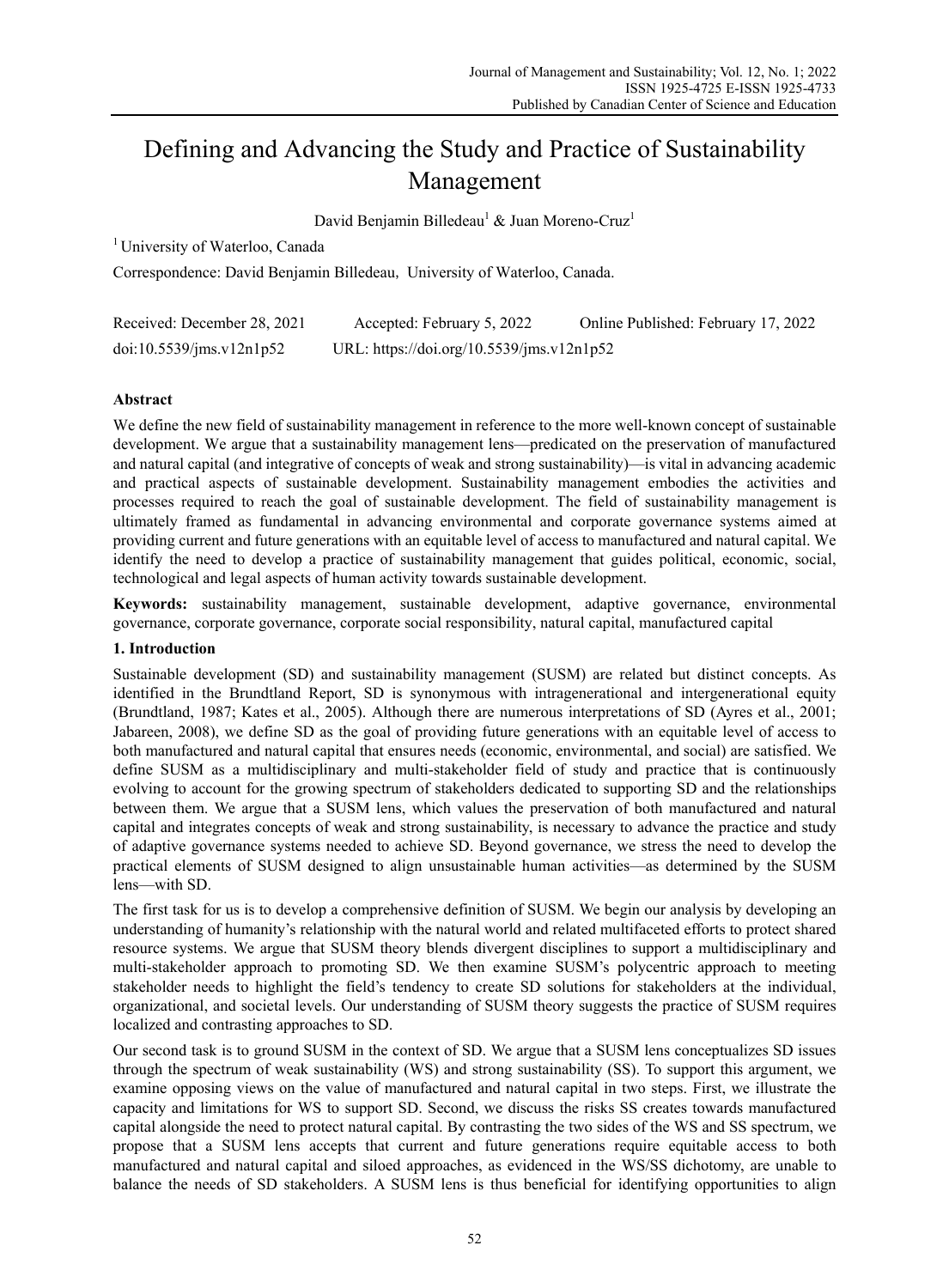-political, economic, social, technological, environmental, and legal aspects of human activity (Note 1) along a spectrum of sustainability to better preserve and harmonize manufactured and natural capital.

With the definition and theoretical conceptualization of SUSM established, our last task is to apply the SUSM lens we propose here to the subtopics of *environmental governance* and *corporate governance* (Note 2). In both cases, a SUSM lens is useful in revealing the limitations of governance systems grounded in rigid value systems and theories to support the preservation of both manufactured and natural capital.

We first apply a SUSM lens to environmental governance systems predicated on technocentrism to highlight the limitations of a technocentric approach to preserving natural capital. In our analysis, the rebound effect and intergenerational discounting emerge as clear indicators of the failure of technocentrism to support the intergenerational transfer of natural capital. When we apply the SUSM lens to environmental governance systems predicated on ecocentrism, the concept of degrowth reveals the limitations of ecocentric governance systems to support the preservation of manufactured capital. Ultimately, technocentric and ecocentric approaches to environmental governance fail to recognize the complementary nature of manufactured and natural capital. A SUSM lens thus reveals opportunity to advance scholarship on blended approaches to environmental governance.

We then apply a SUSM lens to corporate governance systems predicated on shareholder theory. As our analysis shows, corporate governance systems that fail to integrate socio-economic and environmental considerations into business practices provide limited—if any—value for the long-term preservation of manufactured and natural capital. We then apply a SUSM lens to corporate governance systems based on stakeholder theory to demonstrate potential synergies between the private sector and the preservation of manufactured and natural capital. Corporate sustainability practices such as shared value creation (SVC), environmental management systems, and life cycle assessments (LCAs) provide examples of how the private sector can support continued operations as well as the preservation of manufactured and natural capital. However, concerns pertaining to the value of corporate social responsibility (CSR) programs—as well as greenwashing and lobbying—highlight that corporate governance systems cannot ensure alignment between corporate business practices and the preservation and harmonization of manufactured and natural capital. In this case, a SUSM lens reveals the need for continued scholarship on flexible corporate governance systems that better operate on a weak and strong sustainability spectrum.

We conclude with a discussion on the deficiencies in siloed approaches to environmental and corporate governance, which fail to simultaneously preserve manufactured and natural capital. Our discussion stresses that a multifaceted SUSM lens is useful in advocating for continued scholarship in adaptive governance and practices that better protect manufactured and natural capital for current and future generations.

#### **2. Defining Sustainability Management**

SUSM is a nascent field that provides stakeholders at the individual, organizational, and societal levels with the tools to measure and manage environmental and socio-economic issues (Starik & Kanashiro, 2013) while simultaneously serving as a platform to advocate for more radical, transformational changes within societal and economic systems (Seyfang, 2009). Starting from the core values and principles of SD identified in the Brundtland Report (Kates et al., 2005), SUSM can be defined as a multidisciplinary and multi-stakeholder field of study and practice that is continuously evolving based on the integration of (and relationships between) a growing field of stakeholders dedicated to addressing environmental stewardship and sustainable development issues. As a result, SUSM contains "a number of contradictions and complexities" intrinsic to its nature (Byl & Slawinski, 2015, p. 73). The components of this definition will be further elaborated, starting with developing an understanding of humanity's relationship with the natural world and related multifaceted efforts to protect shared resource systems.

#### *2.1 Humanity's Relationship with Nature*

Strategies for protecting shared resource systems are often centered on differing perspectives of humanity's relationship with nature. One perspective sees humans as incapable of supporting shared resources without strong government intervention or coercive actions. A Hobbesian approach to environmental stewardship would require individual freedoms to be surrendered to a sovereign government tasked with implementing coercive actions to protect shared resource systems. In effect, human nature requires restraint to avoid ruining shared resource systems. Olson asserts that shared interests could only be secured in small societies through coercive tactics incentivizing individuals to support the interests of the wider public as opposed to narrow self-interest (Olson, 1965). Hardin expands this view and asserts that unappeasable self-interest, boundless individual freedom, and a dearth of coercive tactics designed to curb humanity's impact on the planet will eventually result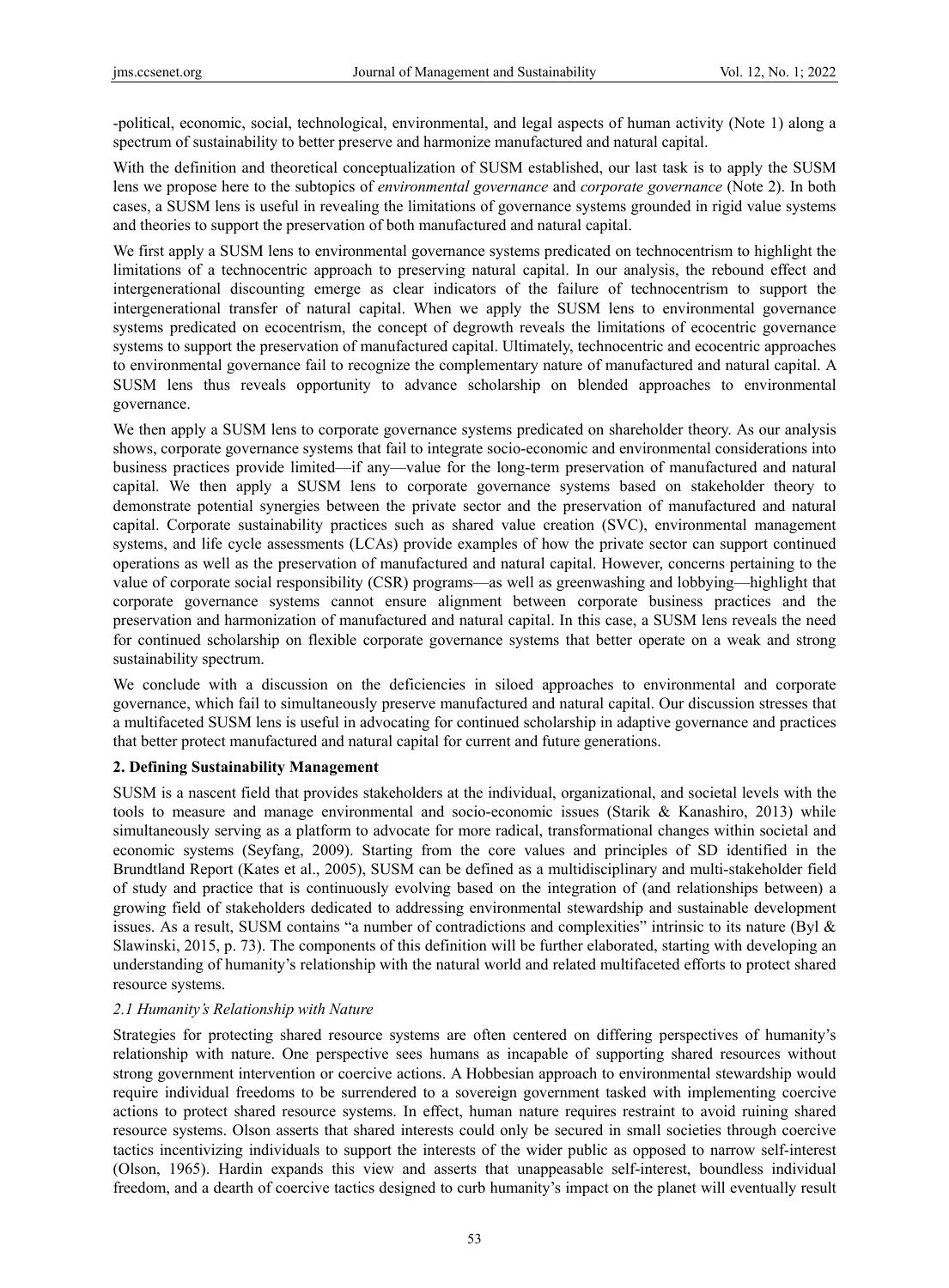in the collapse of Earth systems (Hardin, 1968). Both Olson and Hardin believe that human nature makes it impossible to protect shared resource systems. However, there are alternative views for how best to leverage human nature to protect the environment.

Another perspective sees humans as capable of agreeing in community rules to govern access to shared resources. In this Ostromian perspective, rules generated from within communities are more effective than rules imposed on a community from external stakeholders (Herzberg, 2020; Ostrom, 2015). In this view, there are numerous governance systems that can protect shared resource systems based on local community institutions engaging with state and scientific entities and without the need for Hobbes's Leviathan (Dietz et al., 2017). This perspective rejects uniform approaches to environmental stewardship. Ostrom asserts that "neither the state nor the market is uniformly successful in enabling individuals to sustain long-term, productive use of natural resource systems" (Ostrom, 2015, p. 1). A dispersed, regional approach to environmental stewardship aligns with the views espoused by Rittel and Webber—who argue that there is no single, objective approach to advancing a common good, as needs and morals are different between and within societies (Rittel & Webber, 1973).

While Olson, Hardin, and Hobbes advocate for the protection of shared resource systems through curbing the excesses of human nature, Dietz et al., Herzberg, Ostrom, and Rittel and Webber recognize the need to leverage humanity's dynamic community approaches to governance. The Ostromian perspective of environmental stewardship predicated on a multifaceted, decentralized network of governance systems better reflects SUSM's multidisciplinary and multi-stakeholder qualities, as discussed below.

#### *2.2 Multidisciplinary and Multi-Stakeholder*

SUSM is multidisciplinary because the field seeks to address environmental issues that transcend different academic and professional subjects (e.g., ecology, political science, business, etc.). One of the focal issues of SUSM is the Anthropocene, a new period of Earth's history characterized by the discernible impact humanity in planetary systems such as the climate (Crutzen, 2002; Steffen et al., 2018). When assessing the Anthropocene, SUSM requires a multidisciplinary approach to understand the complexities of climate through mathematics, science, and physics; moreover, the drivers and impacts of climate change must also be examined using many differing fields of study (Burroughs, 2001).

SUSM is also a multi-stakeholder approach to environmental governance. The United Nations Office of Sustainable Development notes that multi-stakeholder partnerships are a "powerful mechanism to achieve transformation" (United Nations Office for Sustainable Development, 2020, p. 77) that allows for the mobilization and sharing of knowledge and financial resources in support of advancing the SDGs. Within the field of SUSM, stakeholders (individuals and groups) come from different academic disciplines and different public and private sector organizations at the local, national, and international levels. In effect, SUSM does not require a single, central governing institution but instead relies upon a polycentric network of different stakeholders to advance a common set of principles pertaining to environmental stewardship.

The multidisciplinary and multi-stakeholder nature of SUSM is required for achieving a sustainable future. While the definition of "sustainability" is subject to ongoing debate and change (Ayres et al., 2001), the meaning of "sustainable development" is often drawn from the 1987 Brundtland Report, which defined the term as "development that meets the needs of the present without compromising the ability of future generations to meet their own needs" (Brundtland, 1987). This support of intergenerational equity is embedded within the SDGs. Established in 2015, the SDGs provide a roadmap for the international community to alleviate poverty, protect the environment, and ensure economic prosperity by 2030 (United Nations, n.d.). As noted by Nilsson et al, the 17 SDGs are interlinked and must be advanced as a collective (rather than individually) to avoid "perverse outcomes" (Nilsson et al., 2016, p. 320). These interlinkages are further examined by Stafford-Smith et al, who highlights interlinkages across sectors, across societal actors, and between countries (including countries of varying income levels) in order to assert that a systems view is required to support implementation of the SDGs (Stafford-Smith et al., 2017). Gibson provides a clear example of these interlinkages by noting that much like the alleviation of poverty requires more than economic analysis, environmental stewardship requires more than a biophysical approach (Gibson, 2009, p. 261). To that end, the success or failure of the SDGs ultimately relies upon the integration of multiple disciplines and stakeholders (e.g., public, private, individual, organizational, state, and non-state) to address the series of interconnected issues the SDGs are trying to ameliorate (Burch et al., 2014; Chan et al., 2019; Kates et al., 2005).

While SUSM is aligned with transnational efforts such as the UN SDGs, the field transcends international sustainable development initiatives. SUSM will continue to evolve based on the ongoing interactions of stakeholders and disciplines, worsening risks towards shared resource systems, and a developing understanding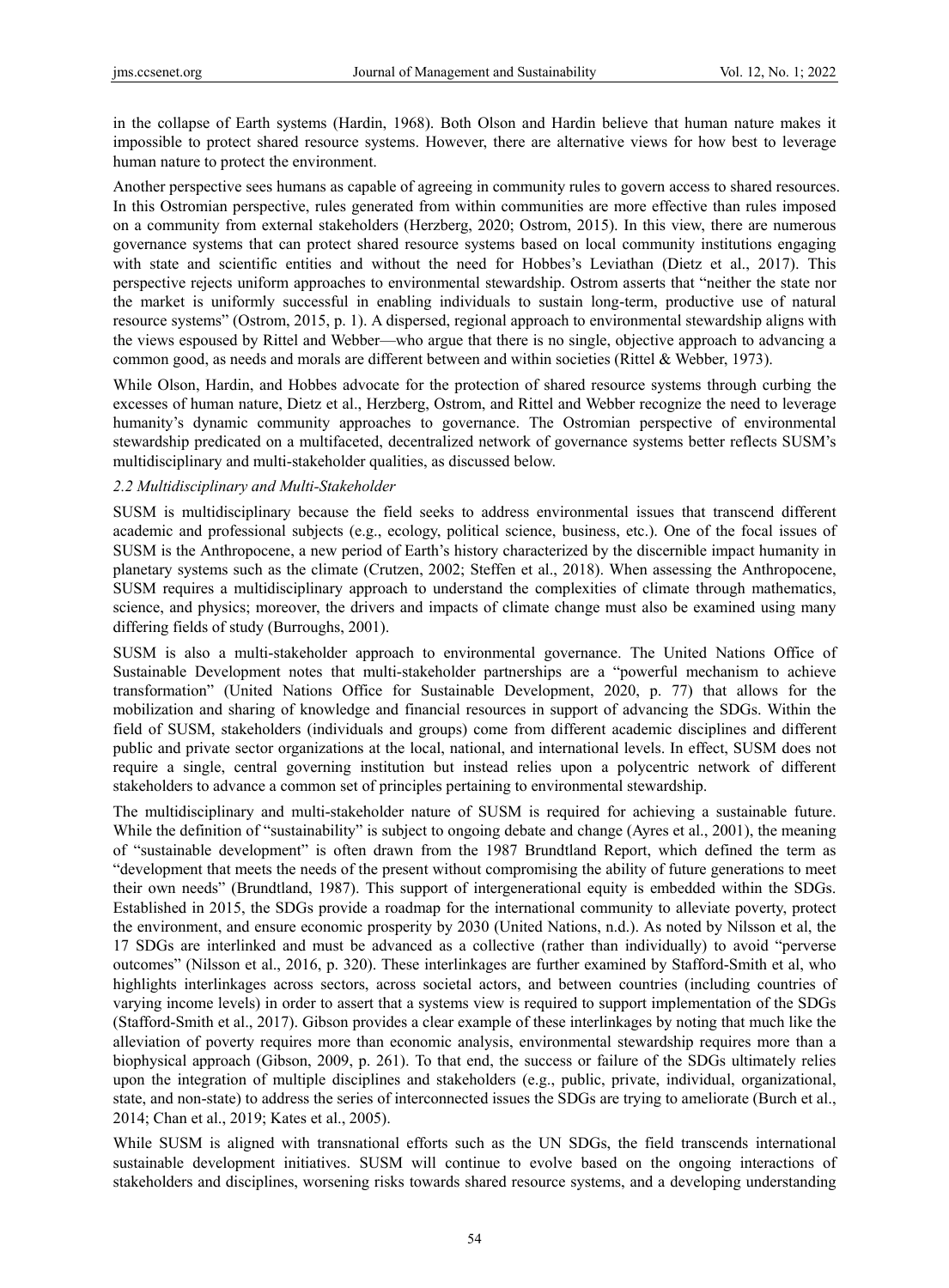of these risks. The disciplines and stakeholders associated with SUSM will continue to evolve in tandem with continued insights on environmental stewardship and sustainable development issues. However, the core tenants of SUSM that have been described above, namely the support for locally generated governance arrangements, multidisciplinary and multi-stakeholder approaches to supporting sustainable development and environmental stewardship, will remain.

#### **3. A Sustainability Management Lens**

The intent of this section is to develop a critical SUSM lens that values both manufactured and natural capital. We assert that a SUSM lens examines issues of SD along the spectrum of Weak Sustainability (WS) and Strong Sustainability (SS). To support this assertion, we begin by providing an overview of WS and SS to highlight the conceptual differences between these two approaches to SD. We then study the capacity and limitations of WS and SS to support intergenerational equity. Finally, we demonstrate how a SUSM lens is useful in examining whether specific human activity supports SD through the preservation of manufactured and natural capital as well as identifying opportunities to modify human activity to support SD.

#### *3.1 Manufactured and Natural Capital*

Natural capital can be understood as the finite raw materials required for industrial production; more broadly, natural capital can include resources and ecosystems integral to the continued wellbeing of humanity (Dietz & Neumayer, 2007). Manufactured capital can be viewed as the products, services, and financial returns created via industrial processes dependent on raw materials. WS and SS support differing views on the substitutability of manufactured and natural capital. WS supports the view that natural capital can be substituted so long as future generations are provided with a material benefit in the form of manufactured capital. SS does not allow for such substitutions and asserts that economic systems cannot be sustained through continued environmental exploitation and that future generations should be afforded access to natural capital (Ayres et al., 2001; Dietz  $\&$ Neumayer, 2007).

## *3.2 Weak Sustainability*

WS generates potential risks and benefits towards the preservation of manufactured capital. The Republic of Nauru serves as an example of how natural capital can be substituted to provide future generations with manufactured capital. The Pacific island experienced economic growth over the  $20<sup>th</sup>$  century due to intensive mining. While mining resulted in significant environmental decay, a trust fund was established using the generated income (Ayres et al., 2001). Nauru also provides an example of the risks associated with engaging in WS practices. A continental economic crisis destroyed most of the fund financed by the mining efforts, and Nauru was left with a decimated environment (Ayres et al., 2001). Future generations of Nauruans will not have access to the same level of natural or manufactured capital as their forbearers; thus, while WS was employed on the island, intergenerational equity was ultimately not secured.

Despite the poor outcome for Nauru, WS can still support the preservation of natural capital. For example, Norway's robust pension fund is made possible through revenues of the nation's oil and gas operations (Richardson, 2011). The Norway model demonstrates a clear substitution of natural capital for manufactured capital that may provide material financial benefits to multiple generations. Similarly, carbon markets have the potential to create financial incentives to mitigate carbon emissions while generating revenue to support societal welfare (Spaargaren & Mol, 2013). Importantly, carbon markets are not designed to eliminate carbon emissions altogether—they simply disincentivize emissions while providing financial returns to offset the environmental impact of carbon intensive activities (Wang et al., 2017). In sum, WS does not eliminate environmental pressures caused by human activity, but it can generate manufactured capital for future generations to partially and imperfectly offset the loss of natural capital.

## *3.3 Strong Sustainability*

Limited understanding of the feasibility and structure of SS systems could create risks towards the preservation of manufactured capital. Extreme forms of SS could be untenable to the continuation of modern society (Gray, 2010), whereas more moderate approaches would merely restrict the substitution of critical natural capital for manufactured capital (Pelenc & Ballet, 2015). Critical natural capital is an integral component to the wellbeing of ecosystems required for continued human wellbeing (Dietz & Neumayer, 2007; Pelenc & Ballet, 2015). It can be argued that recent policy decisions to prohibit construction of the Keystone XL pipeline were an example of SS—as the potential risks to the environment were deemed to be against the national interests of the United States (Monga, 2021). Yet despite such conceptualizations of SS, a practical strategy outlining how to navigate the uncertainty and scale of SS transitions has not been devised. However, SS aim of preserving natural capital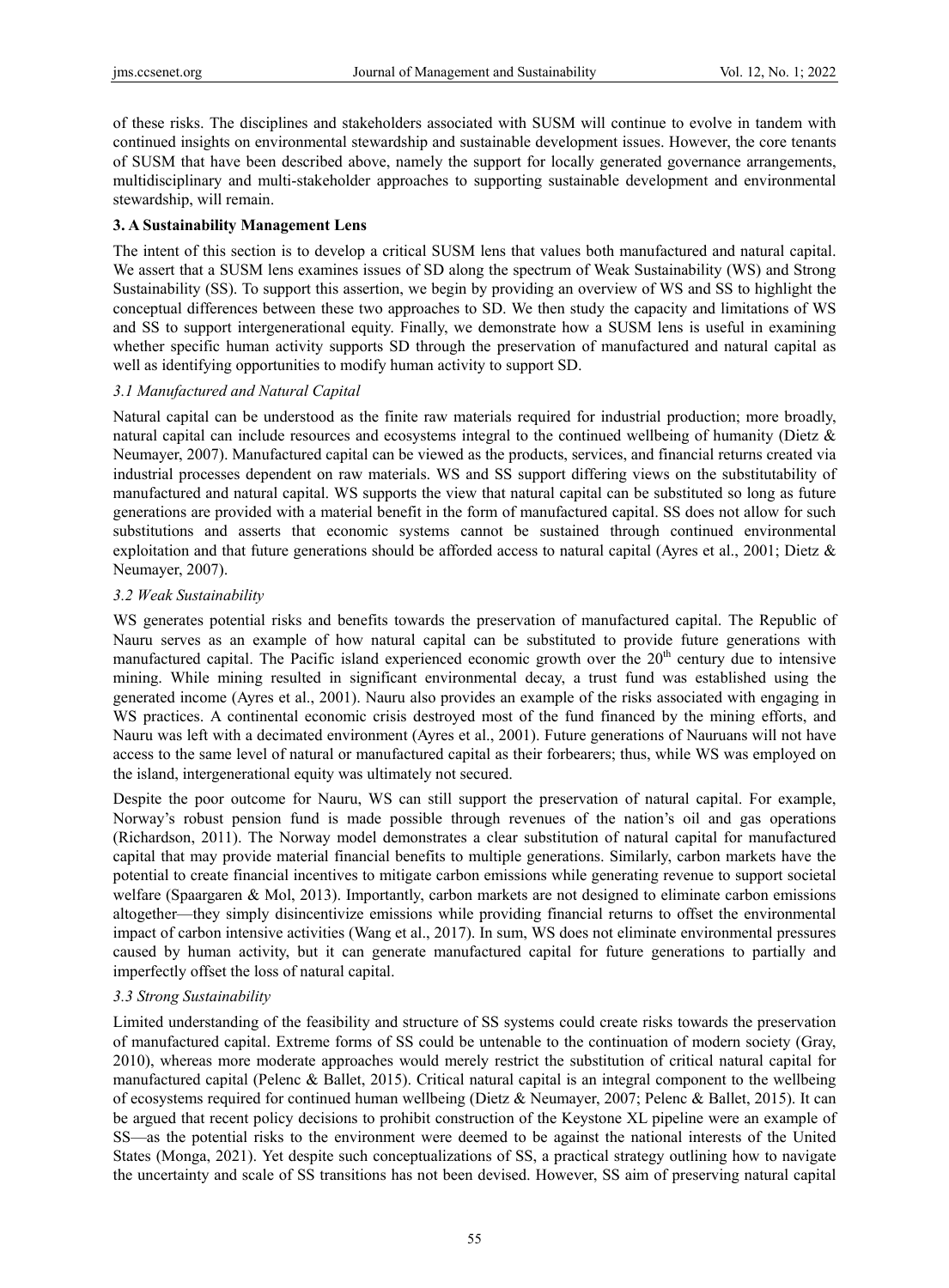can be integrated into adaptive governance systems.

Recognition of the value of both manufactured and natural capital corresponds with calls to support hybrid and multifaceted approaches to SD (Gladwin et al., 1995). SUSM's role in supporting sustainable transitions is to integrate and optimize WS and SS concepts across differing stakeholders, economic sectors, and systems. To do so, a SUSM lens must identify opportunities to align activities and processes on a spectrum of sustainability.

#### 3.4 Applying the Sustainability Management Lens

A SUSM lens focuses on determining whether human activities, e.g., environmental or corporate governance systems, support the preservation of manufactured and natural capital for future generations. Beyond reflection, action is central to SUSM's value as a field of study and practice.



Figure 1. SUSM as a field of study and practice

Figure 1. SUSM as a field of study and practice<br>As noted in Figure 1, a SUSM lens can examine whether specific human activities (e.g., actions and behaviors,) support SD (i.e., preserve manufactured and natural capital for future generations) or do not (i.e., exhaust manufactured and natural capital for future generations). The considerations used to determine alignment with the WS-SS spectrum are varied. To examine whether human activity does or does not support SD, SUSM (as a field of practice) should embrace the complex interactions between political, economic, social, technological, environmental, and legal aspects of the activity. For each activity examined under a SUSM lens, a binary question is asked: does this activity fall within the WS-SS spectrum by preserving a balance between natural and manufactured capital. If an activity is identified as unsustainable, then PESTEL aspects are examined individually and in tandem to diagnose areas of improvement. A SUSM lens thus highlights whether human activity is focused on intergenerational equity and creates opportunities for the operationalization of SUSM to ameliorate unsustainable development practices.

In the next section, a SUSM lens is applied to environmental and corporate governance systems to determine whether existing structures balance and preserve both forms of capital for future generations.

## **4. Opportunities to Advance New Governance Systems**

Governance is a central topic within the field of SUSM that refers to the ability of actors (e.g., governments and organizations) to create and administer rules (Burch et al., 2014; Fukuyama, 2013). The intent of this section is to examine two subtopics of governance: environmental governance and corporate governance. In both cases, a SUSM lens reveals siloed approaches to environmental and corporate governance systems that are unable to support a holistic view of SD that will provide future generations with access to manufactured and natural capital.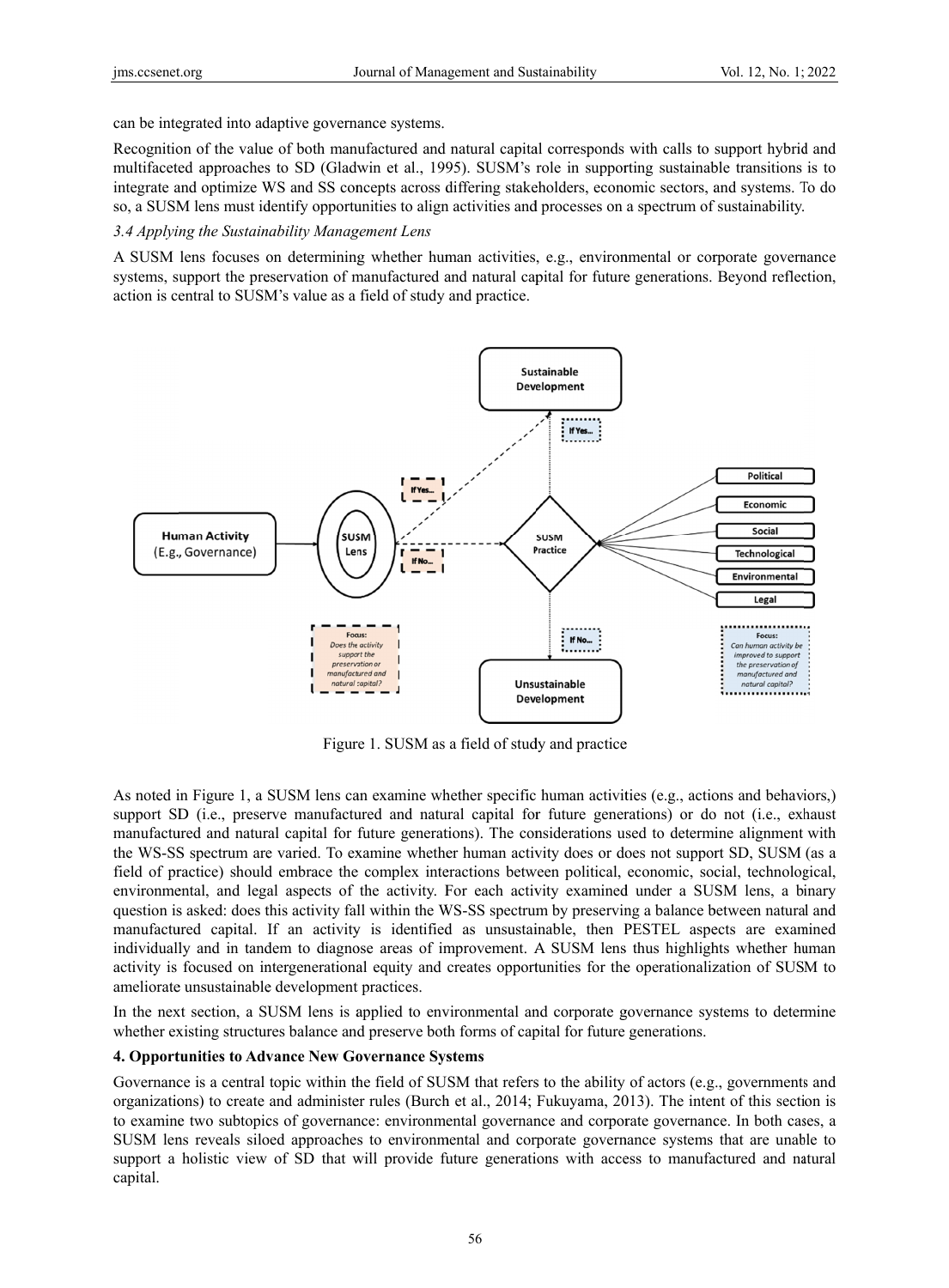## *4.1 Environmental Governance*

Environmental governance pertains to the implementation and performance of rules supporting the wellbeing of the environment and society (Bennett & Satterfield, 2018). Technocentrism and ecocentrism offer contrasting approaches to environmental governance.

## 4.1.1 Environmental Governance (Technocentrism)

Rooted in neoclassical economic theory, technocentric environmental governance support the preservation of manufactured capital via a technological approach to SD (Emetumah, 2017; Gladwin et al., 1995; Illge & Schwarze, 2006). A technocentric view is grounded in the belief that perpetual technological innovations will be able to mitigate and repaire environmental damage caused by human activity (Costanza, 1989). Technocentrism is unable to support social, ethical, or behavioural changes to prevent environmental issues from emerging (Chertow, 2000; Gladwin et al., 1995). A SUSM lens focused on the preservation of manufactured and natural capital reveals two issues with a technocentric approach to environmental governance: the rebound effect and discounting.

The rebound effect is perhaps best examined in the use of electric vehicles (EVs). As the cost to drive is lower than traditional powertrains, EV owners often rely on personal transportation more than they otherwise would (Ivanova et al., 2016). Not only are the efficiency improvements of EVs offset by increased usage, there are also concerns about the lifecycle costs of EVs in comparison to traditional fuel vehicles (Hawkins et al., 2013). The rebound effect limits the ability of technology to protect natural capital and notes that efficiency improvements are often accompanied by increased resource consumption (Hertwich, 2005). Therefore, technological advancements alone may fail to provide net environmental benefits (Binswanger, 2001).

Discounting translates future values into modern monetary values (Goulder & Stavins, 2001), which creates inherent intergenerational conflict by allowing the current generation to prescribe future value to manufactured and natural capital. The discount rate used to support policy decisions is contentious, as higher rates place less emphasis on future benefits and more on current costs. Although a discount rate of zero would ensure that value and impact of investments would be the same for both current and future generations, there are also issues with this approach. Notably, a null discount rate fails to set parameters on time—in effect, a discount rate of zero would require modern sacrifices to support the interests of generations thousands of years from now (Pearce et al., 2003). In sum, high discount rates favor the wellbeing of current generations, and a discount rate of zero will perpetually disenfranchise modern society. Discounting is thus innately opposed to intergenerational equity as it provides modern society with the sole discretion of determining the value of manufactured and natural capital for future generations without consideration for future preferences (Pearce et al., 2003).

## 4.1.2 Environmental Governance (Ecocentrism)

Rooted in ecological economic theory, ecocentric environmental governance supports transforming economic, political, and social systems to address environmental issues (Costanza, 1989; Emetumah, 2017; Gladwin et al., 1995; Illge & Schwarze, 2006). In so doing, environmental governance systems aligned with ecocentrism are focused on preserving natural capital for future generations (Gladwin et al., 1995; Illge & Schwarze, 2006). This view is best represented by the degrowth movement.

Degrowth protects natural capital at the cost of manufactured capital. Degrowth promotes a causal relationship between economic growth and environmental decay which requires restrictions on continued substitution of natural capital. Global economic growth has largely been achieved through industrialization predicated on the exploitation of natural resources (Allen, 2008; Schandl et al., 2016; Smil, 2017). Economic growth is measured using metrics associated with wealth (e.g., income levels, gross domestic product) (Hammer & Pivo, 2017). However, economic performance does not necessarily translate to qualitative increases in quality of life or long-term improvements for society as a whole (Singh & Eisenmenger, 2010). Further, global economic systems reliant on unlimited economic growth via the exploitation of finite resources ultimately threaten Earth systems vital for human survival (Hsiang & Kopp, 2018; Steffen et al., 2015; Vörösmarty et al., 2010). For these reasons, advocates for degrowth call for reduced consumption and production in order to protect Earth systems and human wellbeing (Gibbs & O'Neill, 2017). Environmental governance systems mandating degrowth would result in future generations receiving more natural capital than current and WS practices would provide; however, the financial impact to nations, organizations, and individuals could be severe. A SUSM lens reveals that environmental governance systems promoting degrowth would be unable to support the preservation of manufactured capital and limit the capacity of future generations to thrive.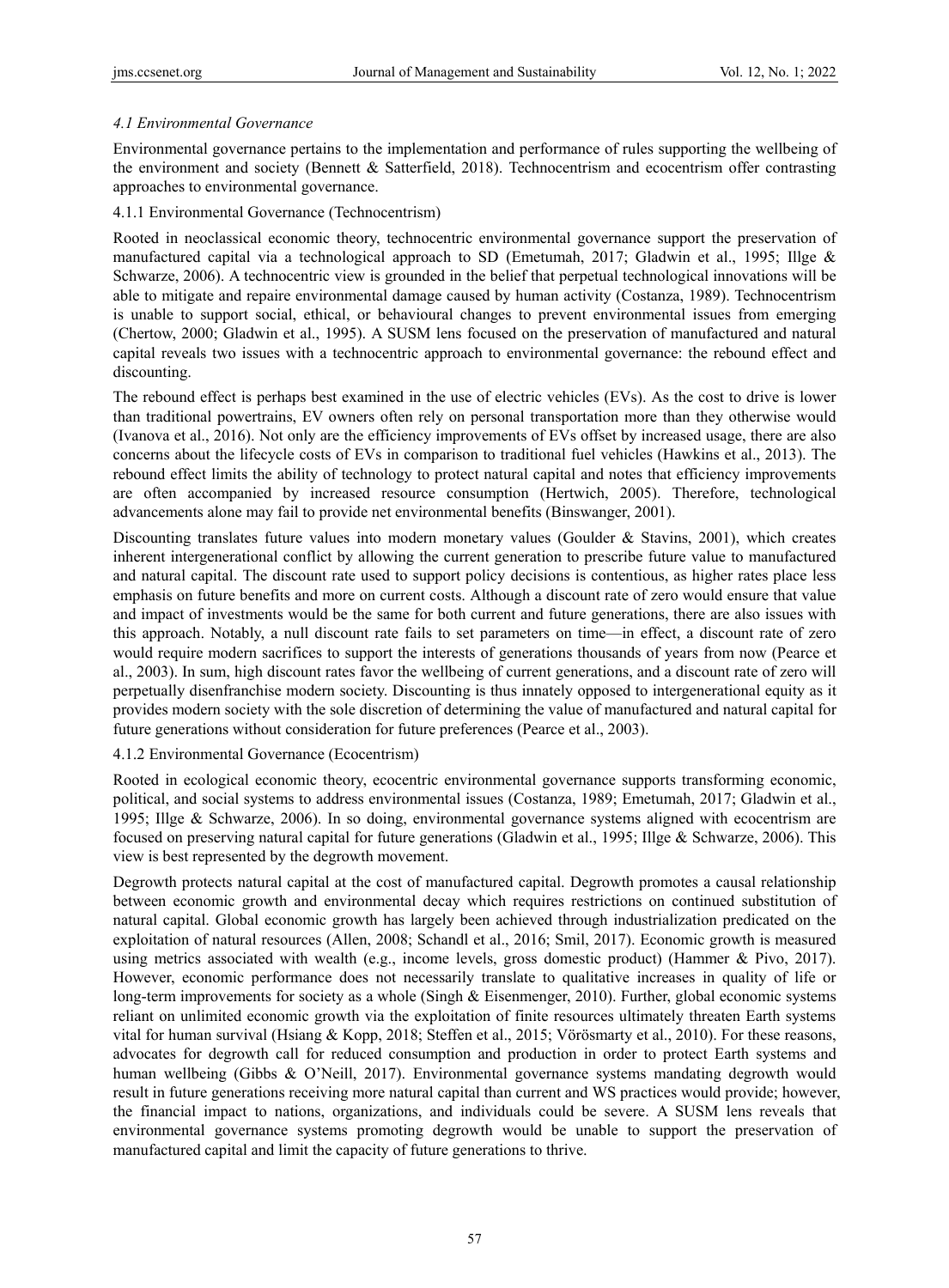# *4.2 Corporate Governance*

Corporate governance pertains to the implementation of rules and norms governing the relationship between the private sector and related stakeholders (e.g., employees, shareholders, governments, community, etc.) (Monks & Minow, 2011). Shareholder theory and stakeholder theory provide conflicting views on the role of the private sector in society.

# 4.2.1 Corporate Governance (Shareholder Theory)

Shareholder theory provides current generations with access to manufactured capital. Under the shareholder theory, the only role of firms is to generate profit (Friedman, 1970). The "input-output" model aligns with Friedman's logic and only requires a firm to transactionally interact with its employees, investors, and suppliers to deliver products to consumers (Donaldson & Preston, 1995). While corporate governance systems predicated on shareholder theory allow for the continued production of goods and services for a finite period (until natural resources are exhausted), narrow views on profit maximization can result in limited availability of both manufactured and natural capital for future generations.

# 4.2.2 Corporate Governance (Stakeholder Theory)

The stakeholder theory advocates for the creation of shared value between businesses and society, which can support the protection of natural capital while maintaining modern economic systems. The stakeholder model (which aligns with stakeholder theory) requires a firm to interact more materially with a wider network of stakeholders (e.g., governments, unions, communities) (Donaldson & Preston, 1995). SVC creates economic incentives for firms while simultaneously creating benefits for society and the environment. An example of SVC is seen in a review of Walmart's reduction of product packaging, which created both environmental and economic benefits (Porter & Kramer, 2011). SVC can also be seen in the widespread use of environmental management systems (e.g., ISO 14001) and LCAs, both of which serve to provide benefits to corporations and their supply chains (e.g., standardized approaches to environmental management and regulatory compliance) while also mitigating environmental impacts of operations (Morrow & Rondinelli, 2002). Accordingly, corporate governance systems predicated on stakeholder theory allow firms to protect (and in some cases enhance) their financial performance while simultaneously preserving natural and manufactured capital. However, there are concerns about the efficacy of corporate sustainability initiatives such as CSR.

The definition of CSR is varied (Bansal & Song, 2017; Dahlsrud, 2008; Porter & Kramer, 2006) and continues to evolve over time (Carroll, 1999). Yet CSR can simply be viewed as corporate initiatives that are: (a) distinct (but not disconnected) from the financial interest of a firm and (b) designed to support socio-economic and/or environmental issues (Billedeau & Wilson, 2021). Corporate governance systems predicated on stakeholder theory encourage corporations to support the protection of manufactured and natural capital through CSR initiatives; however, these initiatives often provide limited value. CSR initiatives are often shallow and fail to create long-term change or benefits (Porter & Kramer, 2011). For example, the validity of CSR programs is questioned by research noting that corporate philanthropic initiatives often amount to little more than tax avoidance (Sikka, 2010). Worse, CSR can often be used to mask the true negative impacts of corporate operations.

The use of greenwashing and lobbying provide further evidence that existing corporate governance systems predicated on stakeholder theory fail to ensure the alignment of private sector operations and the preservation of manufactured and natural capital. Greenwashing can be viewed as communication practices designed to mask poor environmental performance (Delmas & Burbano, 2011). An example of greenwashing can be seen in the use of eco-labels. A case study examining the use of third party eco-labels in the forestry sector of Brazil, Indonesia, and Côte d'Ivoire concludes that the use of eco-labeling did not result in any material change in operations or environmental impact (e.g., deforestation) (van der Ven et al., 2018). The inefficacy of eco-labeling is made worse by firms shifting away from independent third-party environmental certifications in favor of creating in-house eco-brands that are merely designed to serve as an advertisement tool, rather than a meaningful strategy to support SD (Subramanian, 2019). Large firms also employ lobbyists to delegitimize the findings of environmental scientists and weaken environmental regulations (Oreskes & Conway, 2015). Without corporate oversight, there is the potential for stakeholder corporate governance systems to appear supportive of aligning their operations along a spectrum of sustainability without doing so. In sum, existing corporate governance systems predicated on stakeholder theory fail to ensure the alignment of business operations with the preservation of manufactured and natural capital, which highlights the need for further scholarship better coupling the interests of the private sector with SD.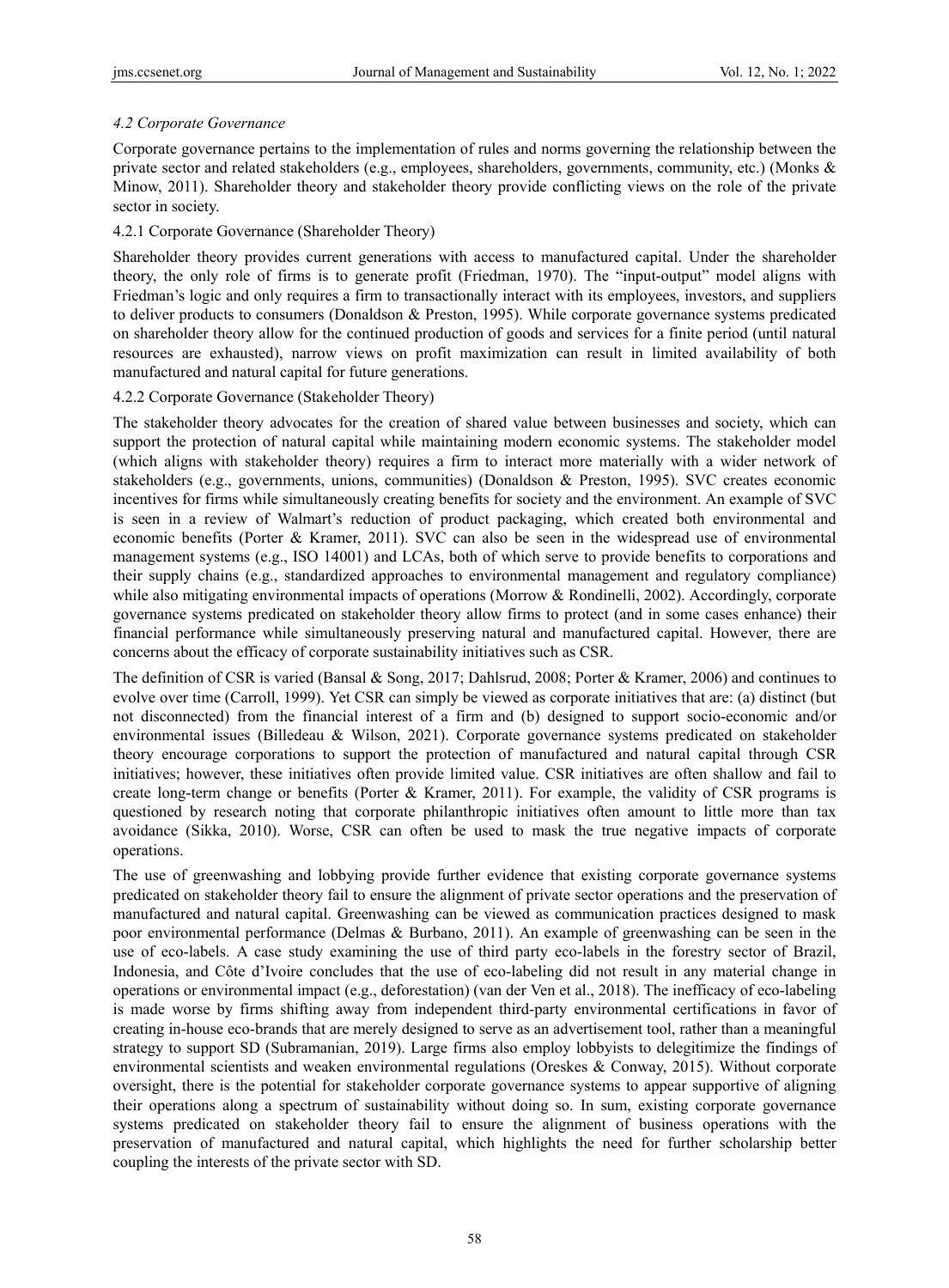#### **5. Discussion**

Applying a SUSM lens on environmental and corporate governance systems highlights that existing, siloed approaches to governance fail to holistically support SD. A SUSM lens reveals a need to develop adaptive governance systems that support the preservation of manufactured and natural capital. A SUSM lens also reveals opportunities for the practical implementation of SUSM. The practice of SUSM must be equipped to align political, economic, social, technological, environmental, and legal factors of human activity with SD. The breadth of these factors underscores the need for SUSM to be a multidisciplinary and multistakeholder field of study and practice—as no single stakeholder nor academic/professional background is equipped to examine (much less ameliorate) such complexities.

In terms of environmental governance, a SUSM lens revealed limitations of systems predicated on technocentrism and ecocentrism to preserve both natural and manufactured capital. Technocentrism supports the mitigation of environmental impacts caused by human activity but does not ensure the prevention of further environmental decay. The ability of a technocentric approach to SD to support the equitable maintenance of manufactured and natural capital is diminished by the rebound effect and concerns over discounting. Conversely, ecocentrism appreciates the intrinsic connection between humanity and the natural world and seeks to preserve natural capital for future generations. While ecocentric approaches to SD draw attention to the root causes of environmental pressures, governance systems predicated on ecocentrism could fail to preserve manufactured capital if degrowth policies are enforced. As a result of these limitations to protect both forms of capital, a SUSM lens supports continued scholarship on blended approaches to SD that can be applied to environmental governance systems.

As for corporate governance, a SUSM lens focused on the preservation of manufactured and natural capital revealed limitations on systems predicated on shareholder and stakeholder theories. Governance systems predicated on shareholder theory fail to ensure that future generations will have access to manufactured and natural capital. Alternatively, governance systems predicated on stakeholder theory support the alignment of corporate, environmental, and societal interests. While there are examples of corporations aligning with stakeholder theory using SVC, LCA, and environmental management systems, limited enforcement mechanisms within corporate governance systems present risks towards manufactured and natural capital as evidenced in ineffective CSR programs, greenwashing and corporate lobbying. Accordingly, a SUSM lens is useful in advancing (and advocating for) scholarship on governance systems and SUSM practices that address the incongruences between the private sector and SD.

### **6. Conclusion**

We argued in this paper that a SUSM lens—predicated on the preservation of manufactured and natural capital and integrative of concepts of weak and strong sustainability—is useful in advancing the practice and study of environmental and corporate governance systems aimed at providing current and future generations with an equitable level of access to both natural and manufatured capital.

We highlighted the centrality of preserving the competing needs of diverse stakeholders within the theory and practice of SD and SUSM. Subsequently, we argued that a SUSM lens conceptualizes SD issues through the spectrum of WS and SS. We demonstrated that an SUSM lens values the preservation of both manufactured and natural capital, as both are vital to ensuring the needs of current and future generations. To that end, as SUSM continues to develop, further scholarship will be required on connecting the SUSM lens (which identifies sustainable and unsustainable development activities) and the practical implementation of SUSM (which attempts to correct unsustainable development practices).

We concluded that a SUSM lens highlights the inability of siloed environmental and corporate governance systems to support a holistic conception of SD. Consequently, there is an opportunity to advance scholarship on adaptive forms of governance that support transitions away from a state of decay onto a spectrum of sustainability, wherein stakeholders protect manufactured and natural capital for future generations. Adaptive governance systems must perpetually integrate and optimize WS and SS theories and practices across differing stakeholders, economic sectors, and systems to ensure a cumulative advancement of SD.

## **References**

Allen, R. C. (2008). Global Economic History: A Very Short Introduction. *Journal of Chemical Information and Modeling*, *53*(9), 287. https://doi.org/10.1017/CBO9781107415324.004

Ayres, R. U., Van Den Bergh, J. C. J. M., & Gowdy, J. M. (2001). Strong versus weak sustainability: Economics, natural sciences, and "consilience." *Environmental Ethics*, *23*(2), 155−168.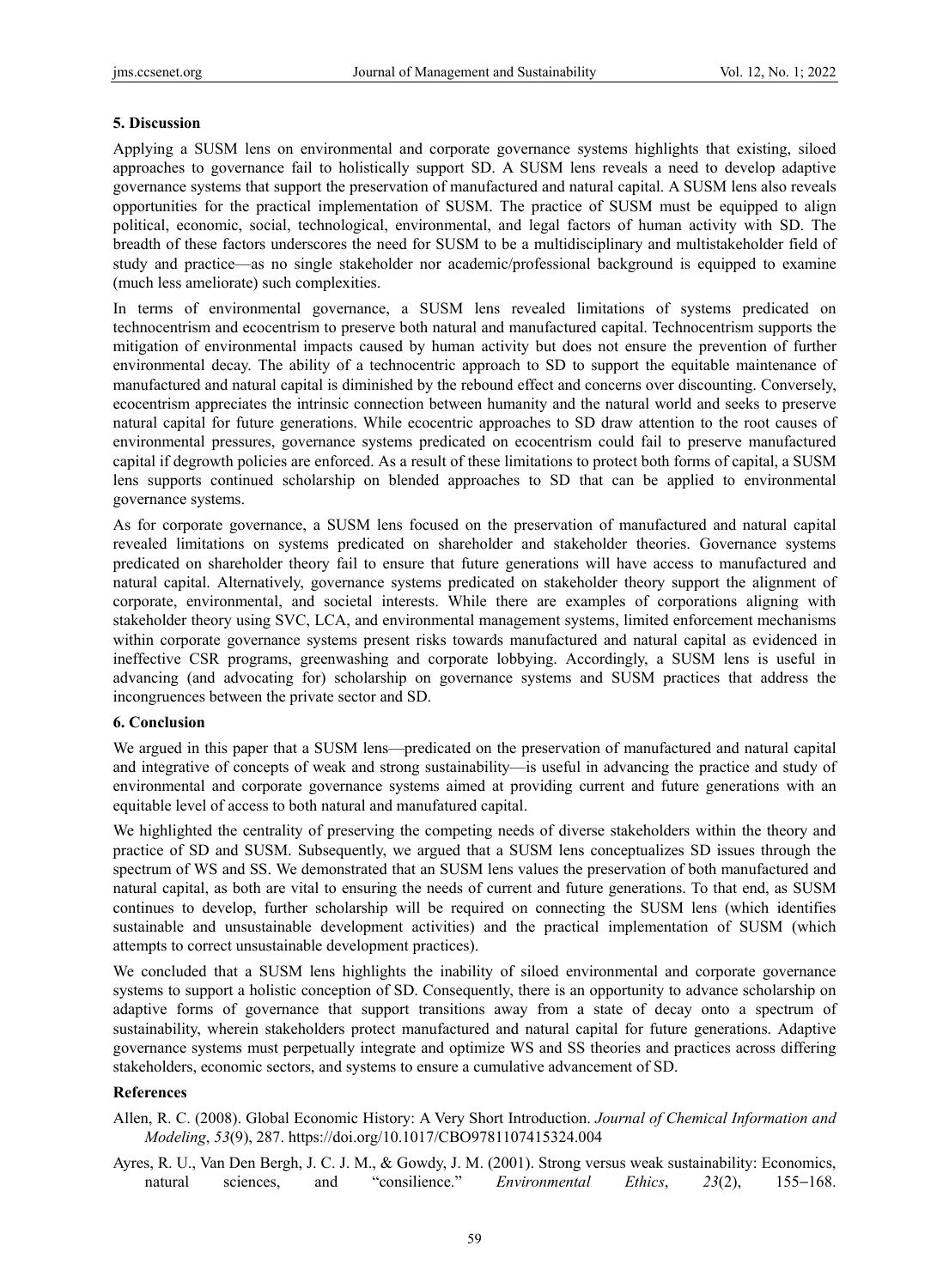https://doi.org/10.5840/enviroethics200123225

- Bansal, P., & Song, H. C. (2017). Similar but not the same: Differentiating corporate sustainability from corporate responsibility. *Academy of Management Annals*, *11*(1), 105−149. https://doi.org/10.5465/annals.2015.0095
- Bennett, N. J., & Satterfield, T. (2018). Environmental governance: A practical framework to guide design, evaluation, and analysis. *Conservation Letters*, *11*(6), e12600. https://doi.org/10.1111/conl.12600
- Billedeau, D. B., & Wilson, J. (2021). COVID-19 and Corporate Social Responsibility: A Canadian Perspective. In W. Leal Filho (Ed.), *COVID-19: Paving the Way for a More Sustainable World*. Springer Publishing. https://doi.org/10.1007/978-3-030-69284-1\_2
- Binswanger, M. (2001). Technological progress and sustainable development: What about the rebound effect? *Ecological Economics*, *36*(1), 119−132. https://doi.org/10.1016/S0921-8009(00)00214-7
- Brundtland, G. H. (1987). *Report of the World Commission on Environment and Development: Our Common Future*. United Nations General Assembly Document A/42/427, 17.
- Burch, S., Shaw, A., Dale, A., & Robinson, J. (2014). Triggering transformative change: A development path approach to climate change response in communities. *Climate Policy*, *14*(4), 467−487. https://doi.org/10.1080/14693062.2014.876342
- Burroughs, W. J. (2001). *Climate change: A multidisciplinary approach*. Cambridge University Press. https://doi.org/10.1017/CBO9781139163989
- Carroll, A. B. (1999). Evolution of a Definitional Construct. *Business & Society*, *38*(3), 268−295. https://doi.org/10.1177/000765039903800303
- Chan, S., Boran, I., van Asselt, H., Iacobuta, G., Niles, N., Rietig, K., … Wambugu, G. (2019). Promises and risks of nonstate action in climate and sustainability governance. *Wiley Interdisciplinary Reviews: Climate Change*, *10*(3), 1−8. https://doi.org/10.1002/wcc.572
- Chertow, M. R. (2000). The IPAT equation and its variants: Changing views of technology and environmental impact. *Journal of Industrial Ecology*, *4*(4), 13−29. https://doi.org/10.1162/10881980052541927
- Costanza, R. (1989). What is ecological economics? *Ecological Economics*, *1*(1), 1−7. https://doi.org/10.1016/0921-8009(89)90020-7
- Costanza, R., Daly, H., Folke, C., Hawken, P., Holling, C. S., & McMichael, A. J. (2000). Managing Our Environmental Portfolio. *BioScience*, *50*(2), 149−155. https://doi.org/10.1641/0006-3568(2000)050[0149:MOEP]2.3.CO;2
- Dahlsrud, A. (2008). How corporate social responsibility is defined: An analysis of 37 definitions. *Corporate Social Responsibility and Environmental Management*, *15*(1), 1−13. https://doi.org/10.1002/csr.132
- Delmas, M. A., & Burbano, V. C. (2011). The Drivers of Greenwashing. *California Management Review*, *54*(1), 64−87. https://doi.org/10.1525/cmr.2011.54.1.64
- Dietz, S., & Neumayer, E. (2007). Weak and strong sustainability in the SEEA: Concepts and measurement. *Ecological Economics*, *61*(4), 617−626. https://doi.org/10.1016/j.ecolecon.2006.09.007
- Dietz, T., Ostrom, E., & Stern, P. (2017). The struggle to govern the commons. *International Environmental Governance*, *302*(December), 53−58. https://doi.org/10.4324/9781315092546-4
- Donaldson, T., & Preston, L. E. E. E. (1995). The Stakeholder Theory of the Corporation: Concepts, Evidence, and Implications. *Academy of Management Review*, *20*(1), 65−91. https://doi.org/10.5465/amr.1995.9503271992
- Emetumah, F. (2017). Modern Perspectives on Environmentalism: Ecocentrism and Technocentrism in the Nigerian Context. *Asian Research Journal of Arts & Social Sciences*, *2*(4), 1−9. https://doi.org/10.9734/ARJASS/2017/32821
- Folke, C., Hahn, T., Olsson, P., & Norberg, J. (2005). Adaptive governance of social-ecological systems. *Annual Review of Environment and Resources*, *30*, 441−473. https://doi.org/10.1146/annurev.energy.30.050504.144511
- Folke, C., Jansson, Å., Rockström, J., Olsson, P., Carpenter, S. R., Stuart Chapin, F., … Westley, F. (2011). Reconnecting to the biosphere. *Ambio*, *40*(7), 719−738. https://doi.org/10.1007/s13280-011-0184-y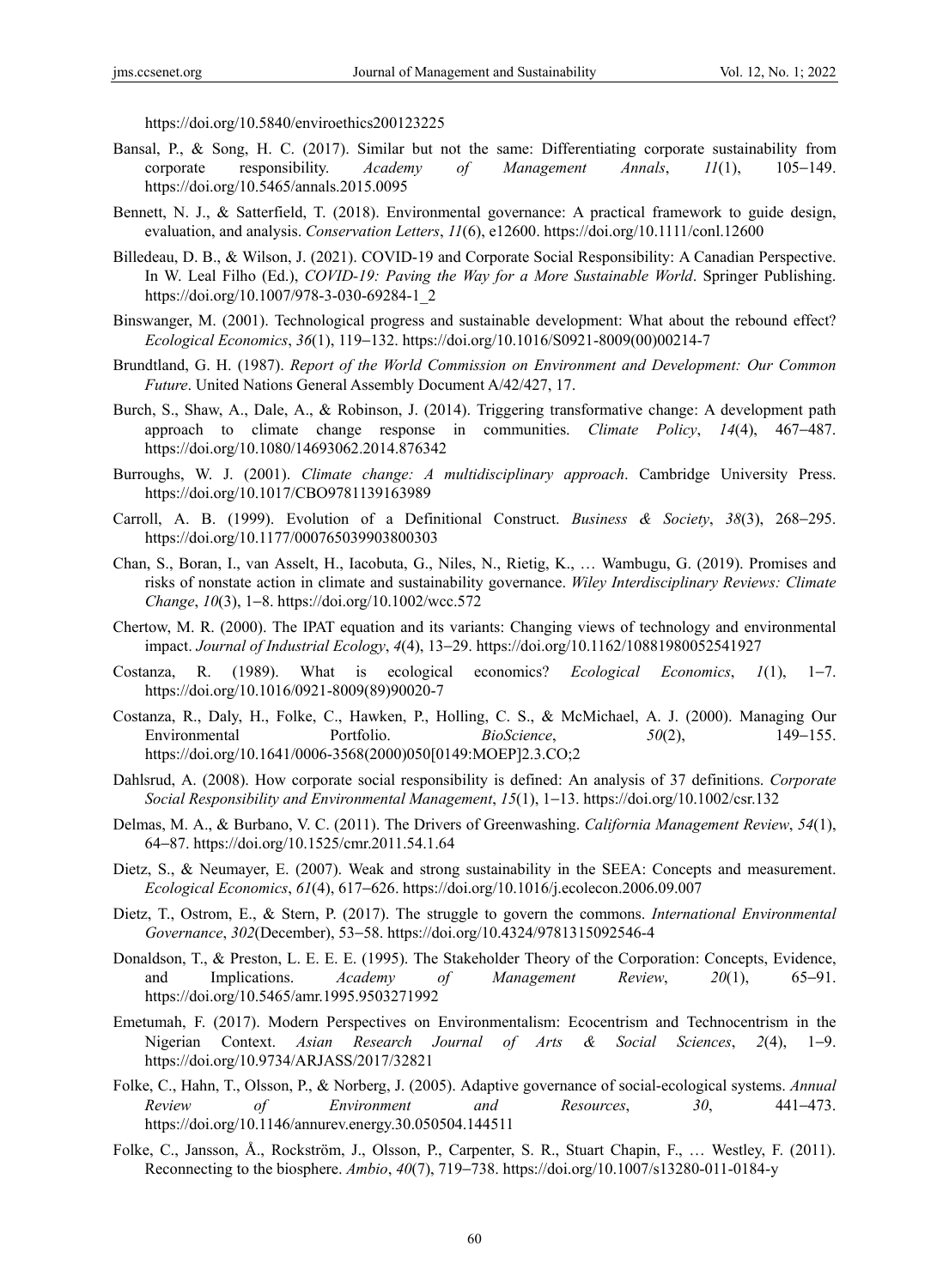- Friedman, M. (1970). *The Social Responsibility of Business is to Increase its Profits*. The New York Times Magazine. The contract of the contract of the Retrieved from the contract of the contract of the contract of the contract of the contract of the contract of the contract of the contract of the contract of the contract of t https://www.nytimes.com/1970/09/13/archives/a-friedman-doctrine-the-social-responsibility-of-business-isto.html
- Fukuyama, F. (2013). What Is Governance? *Governance* (Oxford), *26*(3), 347−368. https://doi.org/10.1111/gove.12035
- Gibbs, D., & O'Neill, K. (2017). Future green economies and regional development: A research agenda. *Regional Studies*, *51*(1), 161−173. https://doi.org/10.1080/00343404.2016.1255719
- Gibson, R. B. (2009). Beyond the pillars: Sustainability assessment as a framework for effective integration of social, economic and ecological considerations in significant decision-making. *Tools, Techniques and Approaches for Sustainability*, *8*(3), 389−410. https://doi.org/10.1142/9789814289696\_0018
- Gladwin, T. N., Kennelly, J., & Krause, T.-S. (1995). Shifting Paradigms for Sustainable Development: Implications for Management Theory. *Academy of Management Review*, *20*(4), 874−907. https://doi.org/10.2307/258959
- Goulder, L. H., & Stavins, R. N. (2001). An eye on the future. *Nature*, *414*(6863), 484. https://doi.org/10.1038/35107227
- Gray, R. (2010). Is accounting for sustainability actually accounting for sustainability…and how would we know? An exploration of narratives of organisations and the planet. *Accounting, Organizations and Society*, *35*(1), 47−62. https://doi.org/10.1016/j.aos.2009.04.006
- Hammer, J., & Pivo, G. (2017). The Triple Bottom Line and Sustainable Economic Development Theory and Practice. *Economic Development Quarterly*, *31*(1), 25−36. https://doi.org/10.1177/0891242416674808
- Hardin, G. (1968). The Tragedy of the Commons. *Science*, *162*(3859), 1243−1248. https://doi.org/10.1126/science.162.3859.1243
- Hawkins, T. R., Singh, B., Majeau-Bettez, G., & Strømman, A. H. (2013). Comparative Environmental Life Cycle Assessment of Conventional and Electric Vehicles. *Journal of Industrial Ecology*, *17*(1), 53−64. https://doi.org/10.1111/j.1530-9290.2012.00532.x
- Hertwich, E. G. (2005). Consumption and the Rebound Effect—An Industrial Ecology Perspective. *Journal of Industrial Ecology*, *9*(1), 85−98. https://doi.org/10.1162/1088198054084635
- Herzberg, R. Q. (2020). Elinor Ostrom's Governing the Commons: Institutional Diversity, Self-Governance, and Tragedy Diverted. *The Independent Review* (Oakland, Calif.), *24*(4), 627.
- Hobbes, T. (1946). Leviathan, or, The matter, forme and power of a commonwealth, ecclesiasticall and civil. In M. Oakeshott (Ed.), *Matter, forme and power of a commonwealth, ecclesiasticall and civil. B. Blackwell*.
- Hsiang, S., & Kopp, R. E. (2018). An economist's guide to climate change Science. *Journal of Economic Perspectives*, *32*(4), 3−32. https://doi.org/10.1257/jep.32.4.3
- Illge, L., & Schwarze, R. (2006). A Matter of Opinion: How Ecological and Neoclassical Environmental Economists Think about Sustainability and Economics. *DIW Discussion Papers*, 619.
- Ivanova, D., Stadler, K., Steen-Olsen, K., Wood, R., Vita, G., Tukker, A., & Hertwich, E. G. (2016). Environmental Impact Assessment of Household Consumption. *Journal of Industrial Ecology*, *20*(3), 526−536. https://doi.org/10.1111/jiec.12371
- Jabareen, Y. (2008). A new conceptual framework for sustainable development. *Environment, Development and Sustainability*, *10*(2), 179−192. https://doi.org/10.1007/s10668-006-9058-z
- Kates, R. W., Parris, T. M., & Leiserowitz, A. A. (2005). What is sustainable development? Goals, indicators, values, and practice. *Environment*, *47*(3), 8−21. https://doi.org/10.1080/00139157.2005.10524444
- Monga, V. (2021, January 21). What Is the Keystone XL Pipeline and Why Did President Biden Issue an Executive Order to Block It? *The Wall Street Journal*. Retrieved from https://www.wsj.com/articles/what-is-the-keystone-xl-pipeline-and-why-did-president-biden-issue-an-execu tive-order-to-block-it-11611240342
- Monks, R. A. G., & Minow, N. (2011). *Corporate governance* (5th ed.). John Wiley & Sons. https://doi.org/10.1002/9781119207238
- Morrow, D., & Rondinelli, D. (2002). Adopting Corporate Environmental Management Systems: Motivations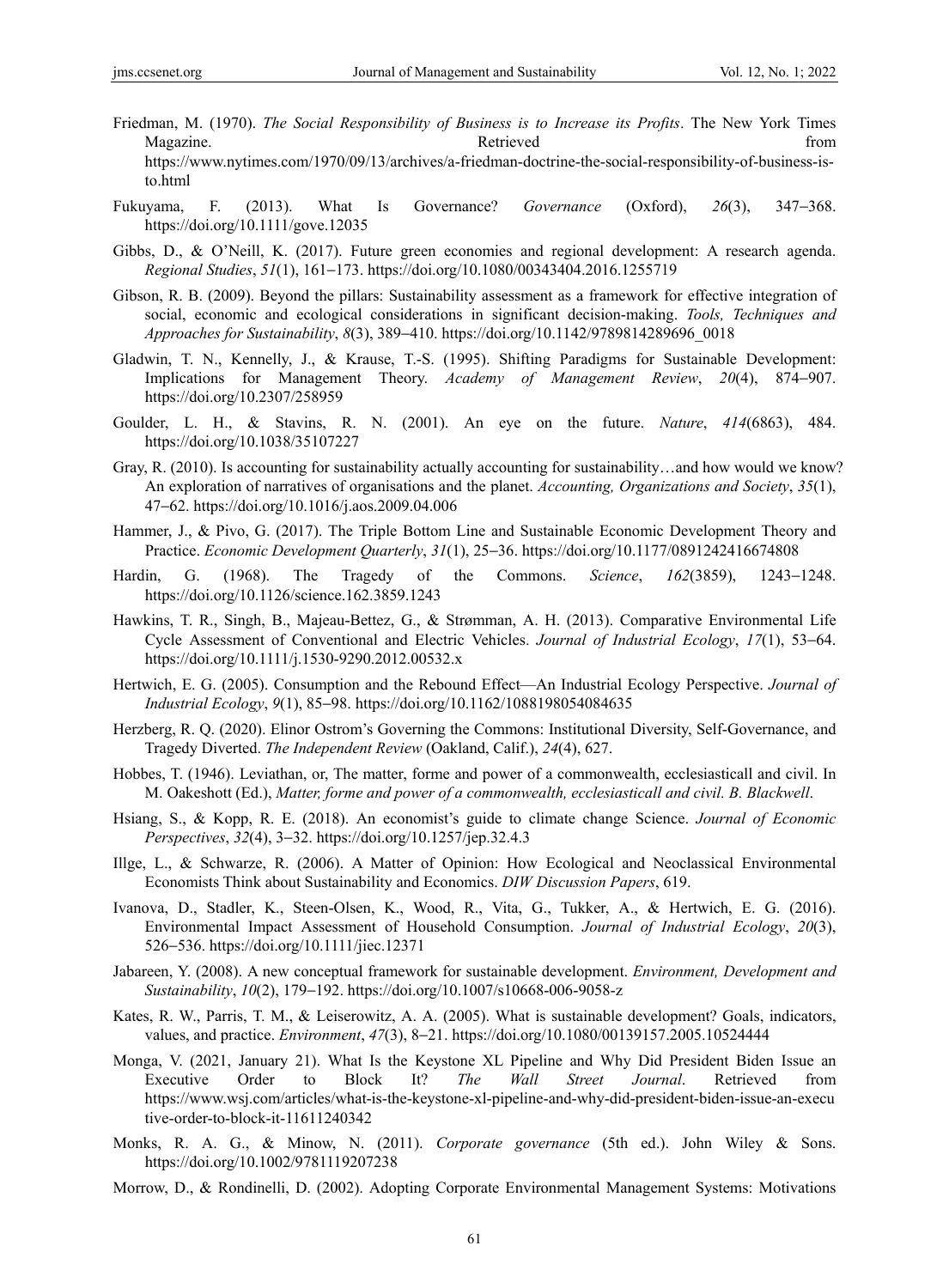and Results of ISO 14001 and EMAS Certification. *European Management Journal*, *20*(2), 159−171. https://doi.org/10.1016/s0263-2373(02)00026-9

- Nilsson, M., Griggs, D., & Visbeck, M. (2016). Policy: Map the interactions between Sustainable Development Goals. *Nature*, *534*(7607), 320−322. Nature Publishing Group. https://doi.org/10.1038/534320a
- Olson, M. (1965). *The logic of collective action; public goods and the theory of groups*. Harvard University Press.
- Oreskes, N., & Conway, E. M. (2015). *Merchants of Doubt: How a Handful of Scientists Obscured the Truth on Issues from Tobacco Smoke to Global Warming*. Bloomsbury Publishing USA.
- Ostrom, E. (2015). *Governing the commons: The evolution of institutions for collective action*. Cambridge University Press. https://doi.org/10.1017/CBO9781316423936
- Pearce, D., Groom, B., Hepburn, C., & Koundouri, P. (2003). Valuing the future. *World Economy*, *4*(2), 121−141. https://doi.org/10.5840/asce19971716
- Pelenc, J., & Ballet, J. (2015). *Weak Sustainability versus Strong Sustainability* (pp. 1−4). Brief for GSDR 2015. United Nations (UN), 2005. Retrieved from https://sustainabledevelopment.un.org/content/documents/6569122-Pelenc-WeakSustainabilityversusStrong Sustainability.pdf
- Porter, M. E., & Kramer, M. R. (2006). Strategy & society: The link between competitive advantage and corporate social responsibility. *Harvard Business Review*, *84*, 78−92.
- Porter, M., & Kramer, M. (2011). Creating Shared Value: How to reinvent capitalism and unleash a wave of innovation and growth. *Harvard Business Review*, January-February, 62−77. http://web.a.ebscohost.com
- Richardson, B. (2011). Sovereign Wealth Funds and the Quest for Sustainability: Insights from Norway and New Zealand. *Nordic Journal of Commercial Law*, *2*, 28.
- Rittel, H. W. J., & Webber, M. M. (1973). Dilemmas in a General Theory of Planning. *Policy Sciences*, *4*, 155−169. https://doi.org/10.1080/01636609209550084
- Schandl, H., Hatfield-Dodds, S., Wiedmann, T., Geschke, A., Cai, Y., West, J., … Owen, A. (2016). Decoupling global environmental pressure and economic growth: Scenarios for energy use, materials use and carbon emissions. *Journal of Cleaner Production*, *132*, 45−56. https://doi.org/10.1016/j.jclepro.2015.06.100
- Seyfang, G. (2009). *The new economics of sustainable consumption: Seeds of change*. Palgrave Macmillan. https://doi.org/10.1057/9780230234505
- Sikka, P. (2010). Smoke and mirrors: Corporate social responsibility and tax avoidance. *Accounting Forum*, *34*(3−4), 153−168. https://doi.org/10.1016/j.accfor.2010.05.002
- Singh, S. J., & Eisenmenger, N. (2010). How Unequal is International Trade? An Ecological Perspective Using Material Flow Accounting. *Journal Für Entwicklungspolitik*, *26*(4), 57−88. https://doi.org/10.20446/JEP-2414-3197-26-4-57
- Smil, V. (2017). *Energy and Civilization: A History*. MIT Press. https://doi.org/10.7551/mitpress/9780262035774.001.0001
- Spaargaren, G., & Mol, A. P. J. (2013). Carbon flows, carbon markets, and low-carbon lifestyles: Reflecting on the role of markets in climategovernance. *Environmental Politics*, *22*(1), 174−193. https://doi.org/10.1080/09644016.2013.755840
- Stafford-Smith, M., Griggs, D., Gaffney, O., Ullah, F., Reyers, B., Kanie, N., … O'Connell, D. (2017). Integration: the key to implementing the Sustainable Development Goals. *Sustainability Science*, *12*(6), 911−919. https://doi.org/10.1007/s11625-016-0383-3
- Starik, M., & Kanashiro, P. (2013). Toward a Theory of Sustainability Management: Uncovering and Integrating the Nearly Obvious. *Organization and Environment*, *26*(1), 7−30. https://doi.org/10.1177/1086026612474958
- Steffen, W., Richardson, K., Rockström, J., Cornell, S. E., Fetzer, I., Bennett, E. M., … Sörlin, S. (2015). Planetary boundaries: Guiding human development on a changing planet. *Science*, *347*(6223). https://doi.org/10.1126/science.1259855
- Steffen, W., Rockström, J., Richardson, K., Lenton, T. M., Folke, C., Liverman, D., … Schellnhuber, H. J. (2018). Trajectories of the Earth System in the Anthropocene. *Proceedings of the National Academy of Sciences of*